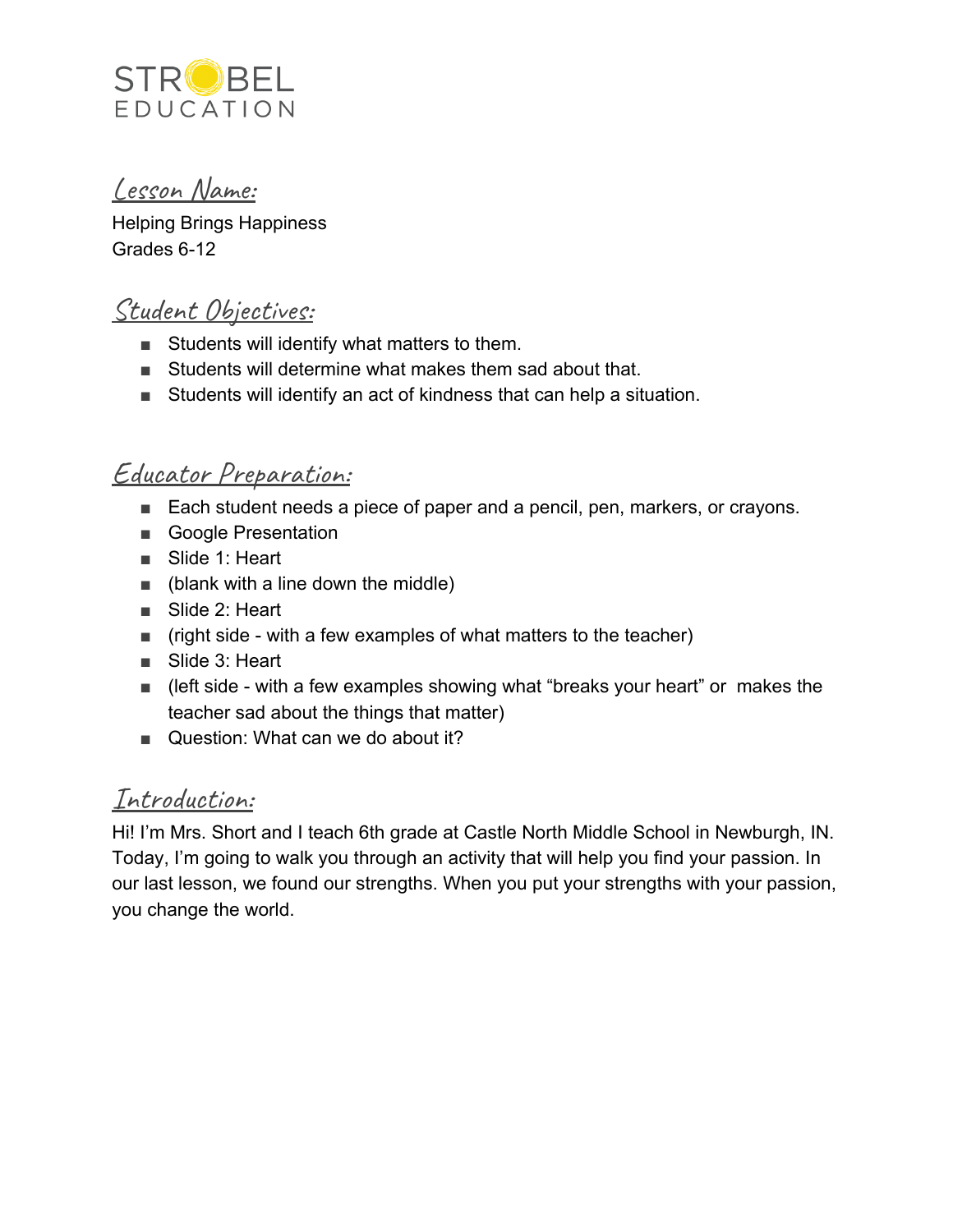

### Instruction:

#### **Google Slides Presentation: Students are instructed to:**

**Slide 1:** Draw a heart as big as you can and draw a line to divide the heart in two. This is a broken heart. Don't worry, we're going to walk through this activity to figure out how we can make a difference.

**Slide 2:** On the left side of your heart, write all the things that matter to you. I'm looking at this from where we are today and how life is different for us. Here are some examples that I know are different for you. You don't see your teachers every day. You are home all day. You have lots of time on your hands.

#### (STOP SHARE - Do this activity with them)

I'm going to set a timer for 20 seconds, and I want you to write a list of everything that has changed since you are at home so much! If you can't write, you can draw a picture or have someone write your ideas for you. Now here is my heart with my examples. I'm going to add to my heart while you write down your ideas. Now stay with me and give this a try now. Here we go...(Set the timer 20 seconds and tell them to start writing.) (SHOW MY HEART WITH THE RIGHT SIDE COMPLETED) Here's my heart with more ideas. How is yours looking?

**Slide 3:** Now we are going to fill out the right side of our hearts. On that side, write down what breaks your heart or makes you sad about the things that have changed in your life. For example, you miss your teachers. Home is different and it makes me sad that you can't enjoy your time at home like you did when you went to school and your parents went to work. You may have so much time on your hands that you get bored easily.

(STOP SHARE - Do this activity with them)

Now we are going to fill out the right side of our heart and write what breaks our heart or makes us sad about the changes we are experiencing. This takes some thought, but do the best you can. I'll work on mine too. Let's start now. (Set the timer for 15 seconds)